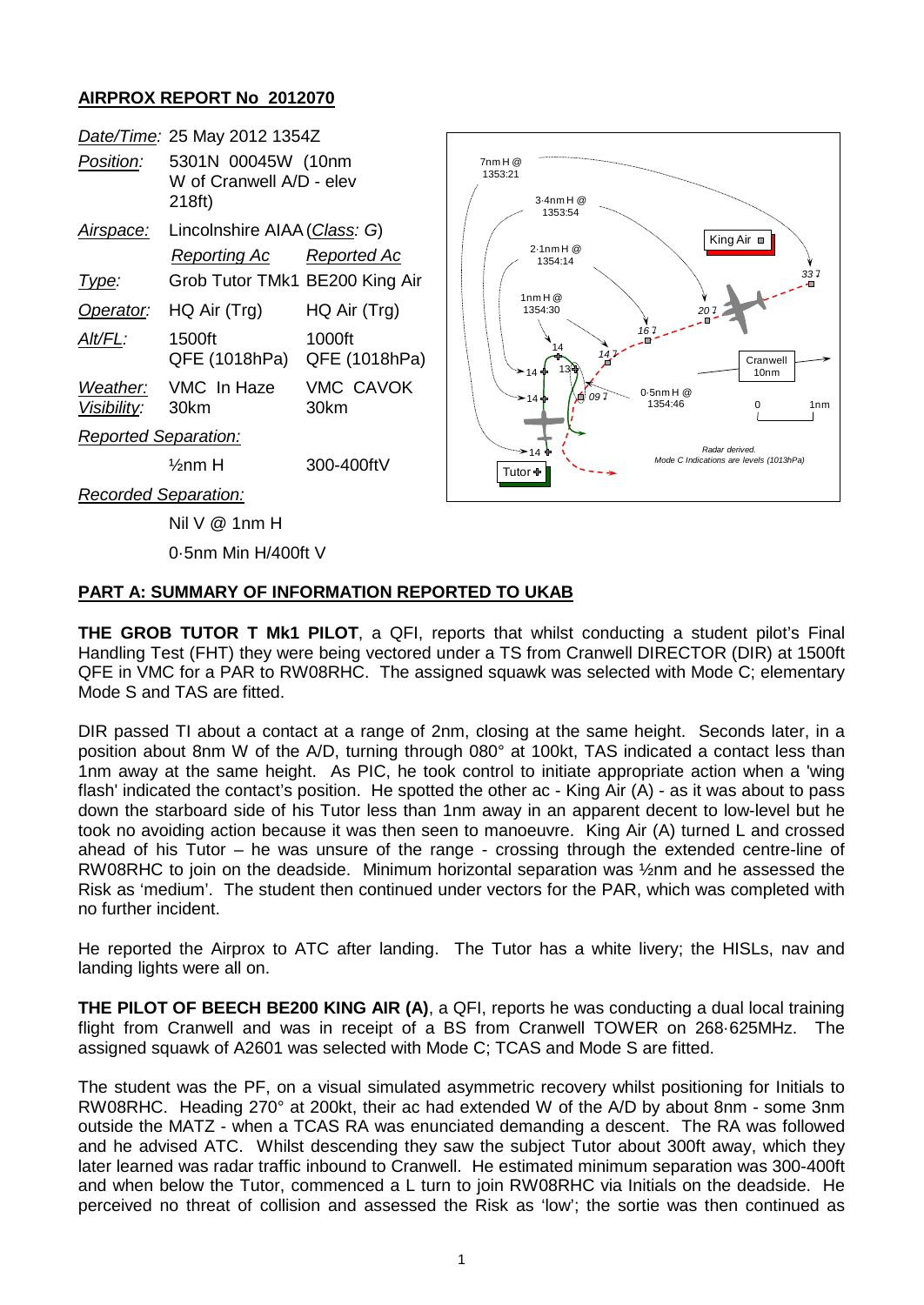briefed. He stated that the student had extended further than usual outside the MATZ while dealing with the simulated asymmetric recovery.

His ac has a white livery; the HISLs, nav and landing lights were all on.

**CRANWELL DIRECTOR (DIR)** reports the Tutor crew called airborne on 284·325MHz from Barkston Heath for a PD to Cranwell. The ac was vectored downwind for RW08RHC under a TS, descended to 1500ft QFE and the crew instructed to report cockpit checks complete. The Tutor crew was given a slightly extended feed through the extended centreline because of 2 other ac ahead in the combined pattern with only 1 PAR controller available. As the Tutor crossed the extended centreline, a possible confliction was spotted 5nm NW of Cranwell heading towards the radar traffic about 1500ft above it and descending rapidly, so TI was requested from APP. The conflicting traffic was identified as a Radar to Visual join positioning for Initials working TOWER – King Air (A). At a range of 7nm the conflicting King Air (A) was called to the Tutor crew; when the range had decreased to 3nm he was instructed by the SUP to turn his ac away to try and avoid the conflicting King Air (A). As he turned the Tutor onto S, the conflicting King Air (A) also turned resulting in a situation where the 2 ac were within ½nm of each other at the same height. The conflicting King Air (A) subsequently turned about onto a NW'ly heading and positioned for Initials ahead of the Tutor. He assessed the Risk as 'high'.

**THE CRANWELL AERODROME CONTROLLER (ADC)** reports that one Tutor ac was in the visual circuit with another King Air (B) joining Tower-to-Tower from Waddington when the crew of King Air (A) called and requested to join; this was approved and the relevant RW, QFE and circuit information provided. As there were two King Air aircraft conducting standard joins through Initials at a similar time he elected to use the Hi-Brite ATM to update King Air (A) crew on the position of King Air (B). Whilst using the Hi-Brite to provide this information he noticed a contact that he believed was a potential confliction for the subject King Air – but not the subject Tutor. He passed TI in the standard format used for un-identified traffic and the crew of King Air (A) reported visual. Turning his attention to the visual circuit, King Air (B) was approaching Initials, he was now unaware of the position of the King Air (A) as the aircraft had transited away from the visual circuit to the W of Cranwell. It was at this point that the crew of King Air (A) reported a TCAS RA, which he acknowledged. Asking the crew of King Air (A) to confirm their position, there was no response so he elected to stop transmitting due to the perceived high workload in the cockpit - he even suspected that they might have decided to change frequency back to APP. After a short period of time he asked the crew of King Air (A) to confirm their position by squawking ident; once he was aware of their position he offered a straight-in-approach, which was declined, the crew continuing with the join through Initials. He was unaware of the location of King Air (A) when the TCAS RA occurred; his priority as the ADC was the control of aircraft in the visual circuit area.

**THE CRANWELL ATC SUPERVISOR (SUP)** reports that he witnessed the event as it occurred. He called the ADC to enquire on the position of King Air (A), as he believed it might be fast approaching the Tutor that was turning inbound for a PAR to RW08RHC. At the same time he instructed the DIR to turn the Tutor onto a heading of 180° in an attempt to position it away from King Air (A) that was indicating 2000ft. Whilst the Tutor was in the R turn onto 180°, King Air (A) also turned L onto S and descended close to the Tutor; minimum horizontal separation was about ½nm. The DIR's workload was assessed as 'low' with the overall workload on the unit 'medium to low'.

**BM SAFETY MANAGEMENT** reports that this Airprox occurred between a Tutor being vectored for a PAR, in receipt of a TS from DIR, and King Air (A) positioning to join through Initials in communication with TOWER.

DIR reported that his workload and task complexity were low, with only the Tutor on frequency; the ADC reported his workload as medium to low (3 ac on freq), with low task complexity.

The incident sequence commenced at 1351:41 as the crew of King Air (A) requested to join the visual circuit and were passed the A/D details and circuit state. At this point, King Air (A) was 2.7nm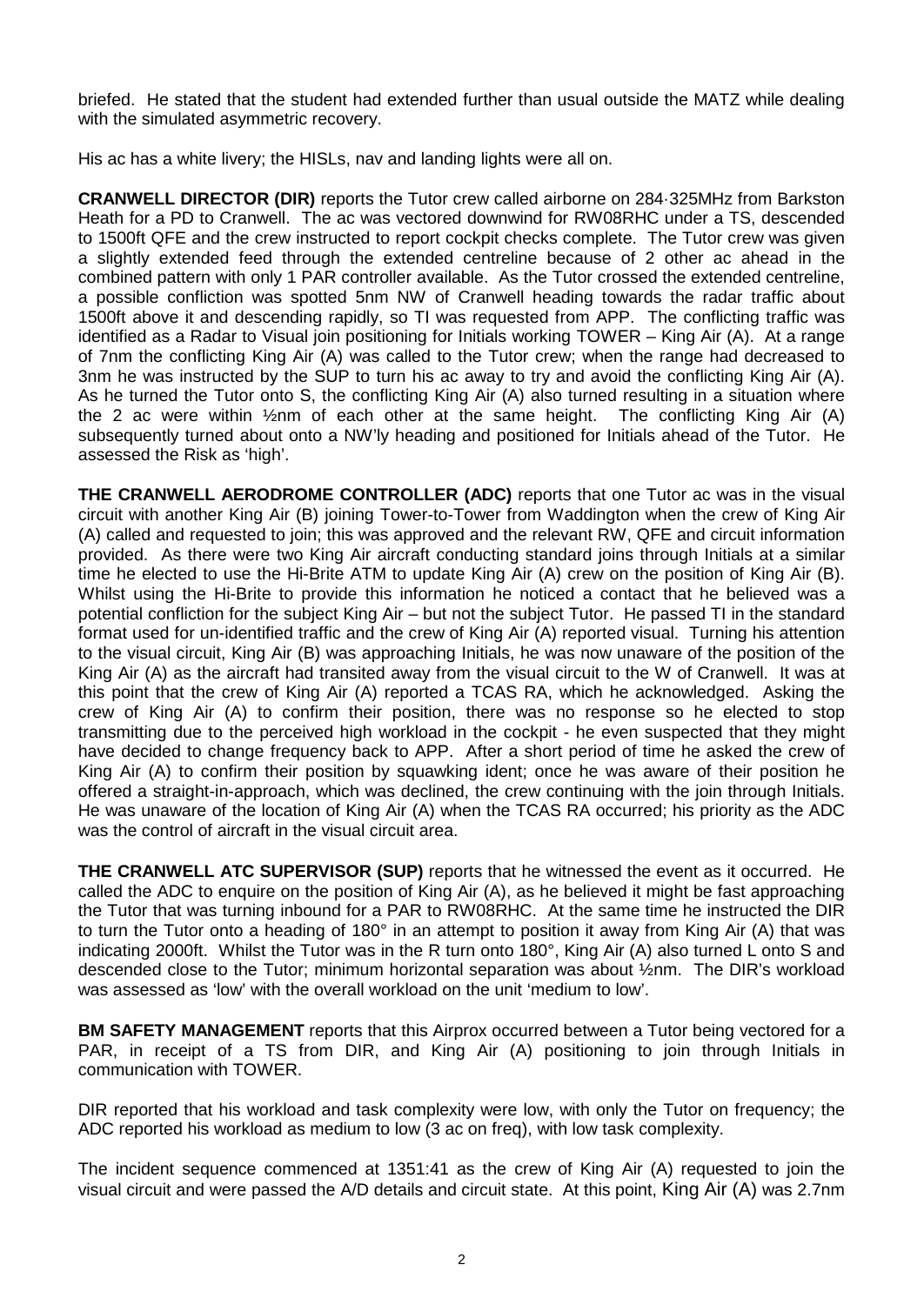N of Cranwell, tracking 260°, descending through 6500ft Mode C (1013hPa). In reply, at 1352:13, the crew of King Air (A) stated that they were, "*simulated asymmetric currently descending heading out to the west before joining through Initial",* which was acknowledged by the ADC. At 1352:23, the ADC passed the crew of King Air (A) TI derived from the Hi-Brite display (ATM) on King Air (B) conducting a Tower-to-Tower transfer from Waddington. [This was followed at 1352:58, by TI on an unrelated ac – not the subject Tutor.]

At 1353:21, DIR provided TI to the Tutor crew on King Air (A), "…*traffic right 2 o'clock 7 miles crossing right-left 1 thousand 5 hundred feet above descending*", which was not acknowledged. King Air (A) was 6nm ENE of the Tutor, tracking 260°, descending through 3300ft; the Tutor was indicating 1400ft Mode C (1013hPa), tracking N'ly. After passing TI, DIR immediately asked APP "*what's the 2-6-0-1* [King Air (A)] *doing north-west of us by 6 miles - descending for visual*?" APP replied that King Air (A) was in the visual circuit, causing DIR to enquire, "*whose visual circuit*?"

Immediately after this liaison between DIR and APP, at 1353:52, DIR instructed the Tutor to, "*turn right heading 1-8-0 degrees*", which was acknowledged. Both DIR and the SUP report that the SUP instructed DIR to turn the Tutor 'on heading 180° to attempt to position away from King Air (A) that was presenting at 2000ft at that time.' DIR did not tell the Tutor crew that the turn onto S was to deconflict them from King Air (A). [At 1353:54, King Air (A) was 3.4nm ENE of the Tutor, tracking 260°, descending through 2000ft Mode C; the Tutor was marginally left of King Air (A)'s 12 o'clock.]

At 1353:56, the crew of King Air (B) requested to convert from a cct join through Initial, to a straightin approach. The ADC was then involved in liaison with the crew of King Air (B) until approximately 1354:11. The ADC reported that integrating King Air (B) with an un-related Tutor operating in the Cranwell visual circuit was the focus of his attention.

At 1354:01, DIR accurately updated the TI on King Air (A) to the Tutor crew stating, "…*previously called traffic north-east 4 miles tracking west 5 hundred feet above descending rapidly*", which was acknowledged by the crew.

At 1354:11 the ADC answered an incoming landline call from the SUP, seeking information on King Air (A) crew's intentions. The ADC replied, "*I called the traffic to him that came right-to-left across his nose, the 0-1* [not the Tutor but unrelated traffic referred to in the ADC's TI at 1352:58]." The SUP acknowledged this and stated in reply that, "*we've got a Tutor the 2-6-0-7 as well*." This was acknowledged by the ADC and the landline call terminated at approximately 1354:28.

During this liaison, at 1354:14, DIR provided further updated TI to the Tutor on King Air (A) stating, "*previously called traffic east 2 miles tracking west slightly above descending*"; this was acknowledged by the Tutor crew as *"..looking.."* who then reported at 1354:22, "..*visual with the King Air* [King Air (A)]". Based upon the Tutor pilot's report, this TI was co-incident with their TAS providing a warning of King Air (A). At 1354:14 King Air (A) was 2.1nm ENE of the Tutor, tracking 260°, descending through 1600ft; the Tutor had also just commenced the turn instructed at 1353:52 and was marginally right of King Air (A)'s 12 o'clock. At the point that the Tutor crew reported visual (1354:20), 1.8nm lateral separation existed.

At 1354:35, the crew of King Air (A) reported, "..*TCAS R-A*", which was acknowledged by the ADC. King Air (A) was 0.8nm ESE of the Tutor, tracking 260°, indicating 1400ft; the Tutor was also indicating 1400ft, maintaining a right turn passing through 070°. At 1354:38, it is evident on the radar replay that King Air (A) had entered a L turn and had reacted to the RA; the crew reported that they became visual with the Tutor during the RA descent.

The CPA occurred at 1354:46, at a position 10nm W of Cranwell some 1.7nm N of the extended RW centre-line (CL) for RW08, as King Air (A) passed 0.5nm S of the Tutor and 400ft below it.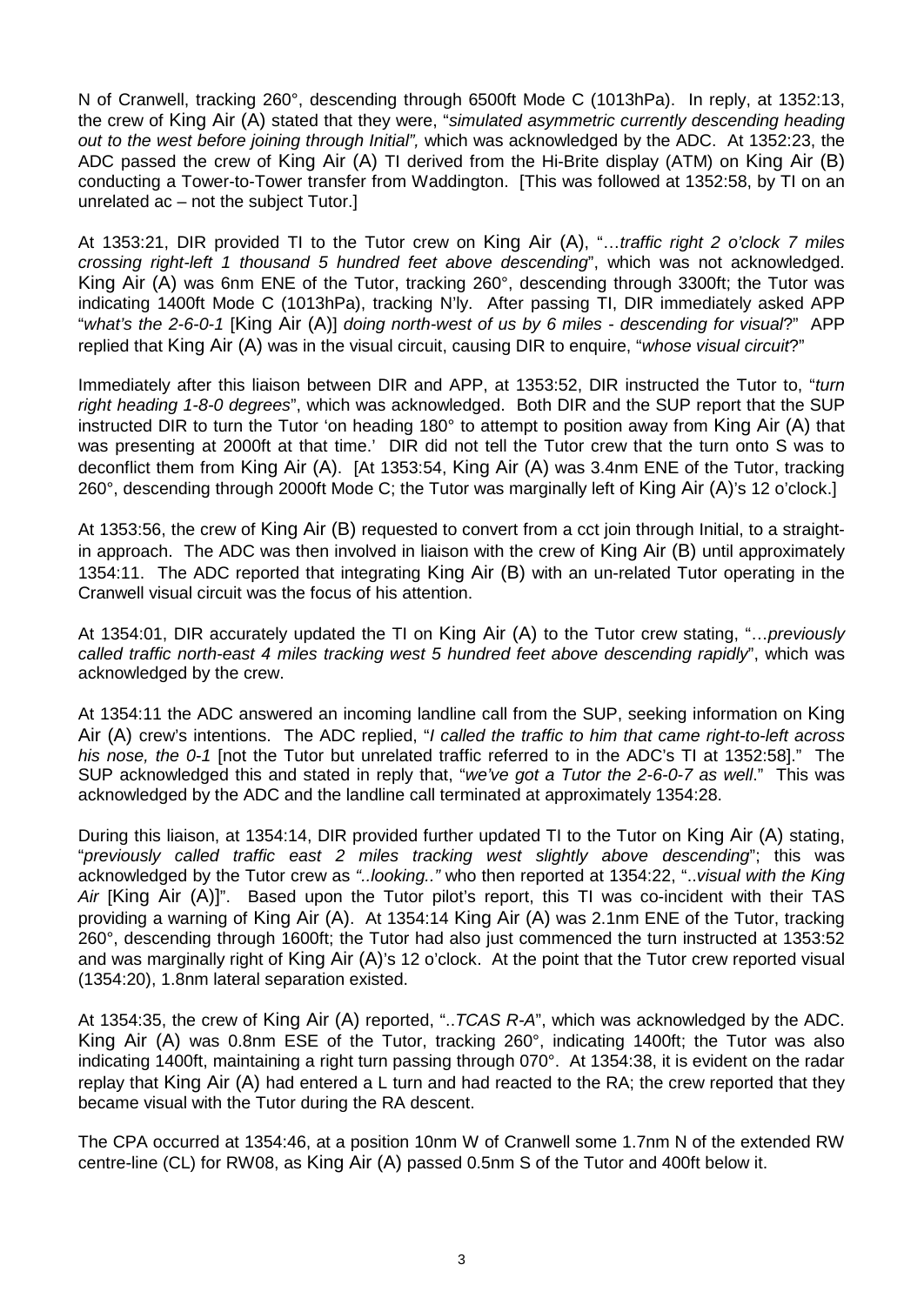Before considering the ATM aspects of this Airprox, it is worthy of note that the crew of King Air (A) was operating outside the visual circuit for an extended period in what is considered busy airspace; yet throughout the incident sequence, the crew maintained a closing heading toward the extended CL. Whilst the decision to head W to lose height and facilitate the handling of the Simulated Asymmetric emergency was understandable in isolation, the duration of that extension W whilst on the TOWER frequency, coupled with the closing heading to the CL conspired to place King Air (A) in confliction with the instrument pattern. Although there is little detail in the written account from the PIC of King Air (A), it is worthy of consideration that their lookout may have been affected by their requirement to deal with the simulated emergency.

In terms of the ATM aspects of this Airprox the ADC clearly understood the requirements of his Duty of Care, having perceived that there might have been a conflict between the 2 King Airs by passing TI at 1352:58. Subsequently, the controller's focus of attention sequencing the unrelated King Air (B) and Tutor was understandable, more so when it is considered that King Air (A) was operating VFR and the crew had stated an intention to head W prior to joining through Initials. Finally, the ADC had little time to act on the SUP's landline warning at 1354:23. Consequently, the ADC was unable to affect the outcome of this Airprox.

In the ACR, DIR provided timely and accurate TI with multiple updates to that TI, which assisted the Tutor crew in visually acquiring King Air (A). On that basis alone, it enabled the Tutor crew to discharge their responsibility to 'see and avoid' in a timely fashion. However, whilst issued in good faith, as a result of the 22-sec gap between the turn instruction onto 180° being issued by DIR and the turn being followed by the Tutor, this resulted in separation that was less than it would have been without the turn. That said, the Tutor crew reported visual with King Air (A) at the point that they commenced the turn and continued into that turn; therefore, whilst the turn can be viewed as contributory to the Airprox, it was not causal.

The decision to step beyond the bounds of a TS and provide de-confliction advice in order to attempt to prevent a perceived mid-air collision is difficult and post-incident assessments of such a decision are fraught with difficulty, given the potential for hindsight bias. It should be taken in the light of specific factors, for example the weather and whether the pilot has stated that he is, or is not, 'visual' or 'IMC'. In this instance, given the good weather conditions and that 3.8nm separation existed, a better course of action might have been to provide updated TI and then to assess the Tutor pilot's response. A final point worthy of consideration is the potential for the seniority/experience gradient to have affected the outcome of the SUP and DIR's liaison, which resulted in the turn onto S being issued; DIR was a relatively inexperienced first tourist, whilst the SUP was a multi-tourist, highly experienced controller. In that situation and cognisant that the risk of mid-air collision is a topic at the forefront of Defence aviation currently, it is unlikely that DIR would have questioned the SUP's direction. It is important to stress that this is not intended to criticise the personnel involved in what was a rapidly evolving situation, but to highlight areas that warrant further consideration in the broader ATM sphere.

Following a heading that was closing the extended CL, the King Air flew into conflict with a Tutor in the instrument pattern, causing ATC concern. The combination of an ATC issued instruction and a delay in following that instruction contributed to further reduced separation.

Recommendations:

RAF ATM Force Cmd is requested to:

Consider whether current Human Factors training for ATM personnel addresses Team Resource Management (TRM) awareness: specifically, seniority/experience gradient.

Consider, in consultation with the MAA and CAA SRG, providing guidance to RAF ATM personnel on discharging their responsibilities under MAA RA 3001 to prevent Mid-Air Collisions.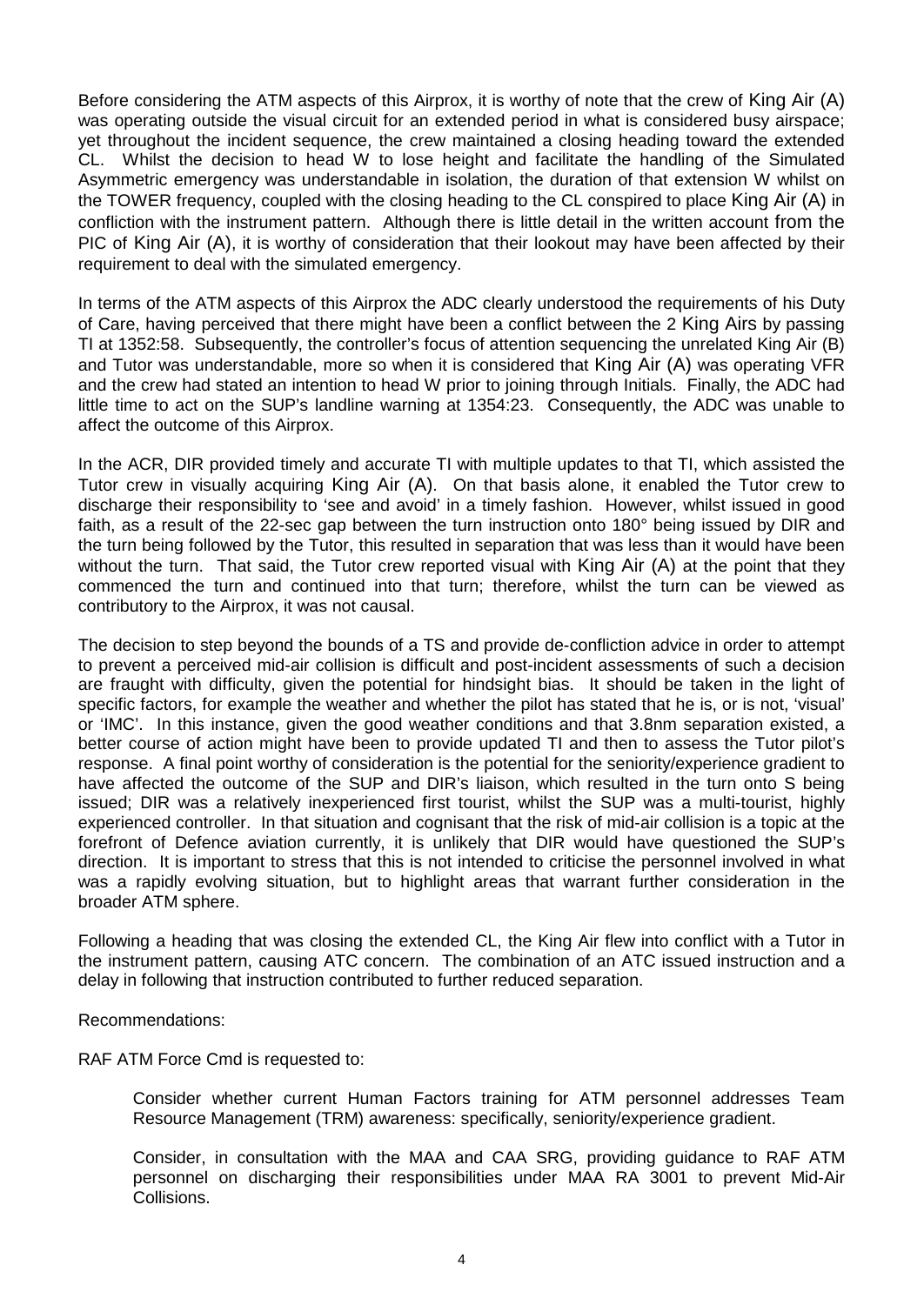**HQ AIR (TRG)** comments that both ac received more information and assistance from ATC than was warranted by their choice of ATS and both also received in-cockpit indications permitting an early visual sighting and avoidance. BM SM's comments regarding King Air (A) crew's decision to extend so far to the W are valid; a switch to APP, or at least a request for information on instrument traffic, might have allowed for more coordination. Relying on ATC to go beyond the service selected by the pilot is not robust, particularly where the cockpit environment is busier than normal during simulated emergency handling. The routine use of a DS for any ATC vectored approach should also be considered. The main limitations of a DS are the requirement to obtain clearance for all heading and height changes and the perception that progress will be hampered by incessant avoidance turns. The former is not an issue as the aircraft is already under ATC vectors, and the latter is ameliorated by the 'if not sighted' caveat on avoiding action call and the extant ability for pilots to reject avoiding action against traffic where they are content that no conflict exists. Regardless of the ATSOCAS selected, pilots remain responsible for collision avoidance outside CAS.

HQ Air supports the recommendation for a review of the guidance to RAF ATM personnel.

## **PART B: SUMMARY OF THE BOARD'S DISCUSSIONS**

Information available included reports from the pilots of both ac, transcripts of the relevant RT frequencies, radar video recordings, reports from the air traffic controllers involved and reports from the appropriate ATC and operating authorities.

It was plainly unusual for visual cct traffic to fly as far as this away from an A/D, but it was evident from the QFI's account that the student flying King Air (A) had extended downwind well outside the MATZ because he was dealing with a simulated asymmetric recovery. The HQ Air (Trg) Member explained that the majority of sorties at this busy training aerodrome could potentially end with a practice emergency; he emphasised the high student/instructor workload, the difficulties of mixing different ac types operating at significantly different speeds - here King Air (A) was flying at twice the Tutor's speed - that results in a complex traffic scenario at Cranwell.

Outside visual range from the A/D it was evident the ADC could provide only limited assistance to the crew of King Air (A). The ADC was understandably focused on traffic in the cct and in the immediate vicinity of the A/D but had conscientiously used the ATM to issue TI to the crew of King Air (A) about other traffic; nonetheless, he could not follow the ac continuously and was thus not aware of the conflict developing with the Tutor 10nm W of the A/D. In the Board's view, it would have been preferable if the crew of King Air (A) had been with APP or DIR at this range from the A/D, perhaps with the benefit of a radar service to assist them with their lookout responsibilities whilst mingling with the instrument pattern. Nevertheless, the ADC had been advised when King Air (A) was N of the A/D that the crew were extending downwind before joining through initial, but he had kept that information to himself and had not liaised with the ACR. Both APP and DIR needed to know that King Air (A) was extending out of the cct area to the W and it would have been wiser if the ADC had prewarned the radar controllers - as might normally be expected a controller Member previously validated at Cranwell suggested - which controller Members recognised as good practice and better teamwork.

When DIR spotted King Air (A) and issued TI to the Tutor crew he was still not aware what it was doing and the information gleaned from APP that King Air (A) was in the visual cct was not an accurate statement. Crucially, it was at this point that DIR, at the SUP's direction, instructed the Tutor crew to turn R onto S. Whilst the crew did not react promptly to this R turn - the Tutor was in King Air (A)'s 11:30 position some 3.4nm away when this instruction was issued - controller Members recognised that this R turn southerly was a poor choice and had the opposite effect to that of positioning the Tutor away from King Air (A). DIR was a relatively inexperienced controller and unlikely to question the SUP's intervention and Members noted BM SM's recommendation on this TRM issue. Whilst not wishing to stifle any controller's initiative for taking positive action to forestall a conflict, and recognising the Tutor crew was in receipt of TS where separation is not applied against other traffic, nevertheless, Members noted that the Tutor was being vectored in the radar pattern and